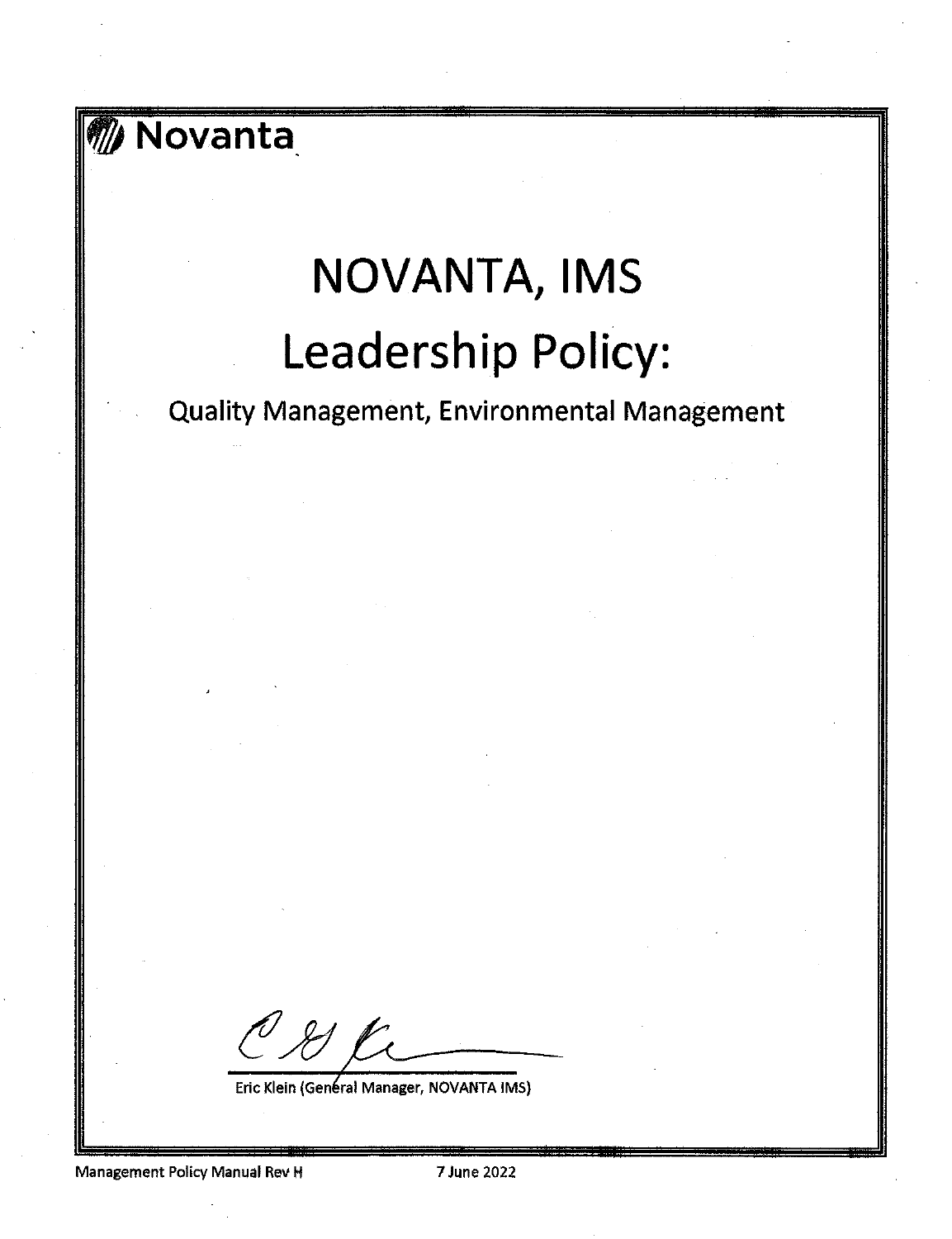

# **Contents**

| 4.4. |  |  |  |  |  |
|------|--|--|--|--|--|
| 4.5. |  |  |  |  |  |
| 4.6. |  |  |  |  |  |
|      |  |  |  |  |  |
|      |  |  |  |  |  |
| 5.2. |  |  |  |  |  |
| 5.3. |  |  |  |  |  |
|      |  |  |  |  |  |
|      |  |  |  |  |  |
|      |  |  |  |  |  |
|      |  |  |  |  |  |
|      |  |  |  |  |  |
| 7.4. |  |  |  |  |  |
| 7.5. |  |  |  |  |  |
|      |  |  |  |  |  |
| 8.1. |  |  |  |  |  |
| 8.2. |  |  |  |  |  |
| 8.3. |  |  |  |  |  |
|      |  |  |  |  |  |
| 8.5. |  |  |  |  |  |
|      |  |  |  |  |  |
|      |  |  |  |  |  |
|      |  |  |  |  |  |
| 9.1. |  |  |  |  |  |
| 9.2. |  |  |  |  |  |
| 9.3. |  |  |  |  |  |
| 10.  |  |  |  |  |  |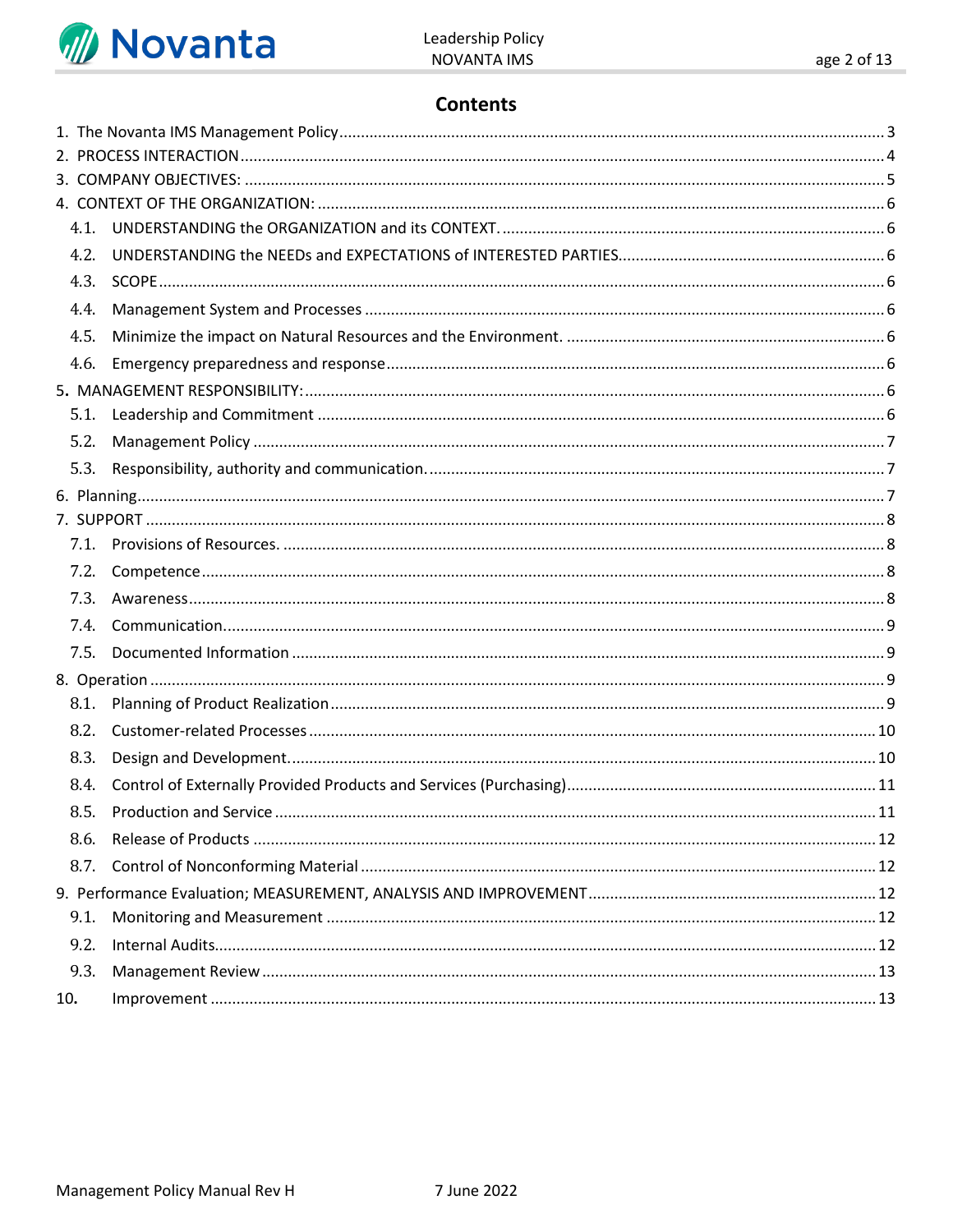

#### <span id="page-2-0"></span>**1. The Novanta IMS Management Policy**

The **Scope** of Novanta IMS is to design and manufacture the highest quality, best value integrated motors and motion control products while ensuring total satisfaction of all our Customers, Shareholders and Employees in an environmentally friendly way. We are committed to a Quality and Environmental Management System which conforms to ISO9001:2015 and ISO14001:2015 requirements, with no exceptions.

#### **Novanta IMS achieves our objectives through:**

- The permanent improvement of our products and services
- The commitment and continuous development of our employees
- The elimination of all unnecessary complexity
- Dedication to comply with our Leadership Policy Manual requirements
- Continuous reduction in our impact on natural resources & the environment
- Operate in full compliance with Federal, State, Local legal requirements and to any other environmental requirements to which NOVANTA IMS may be subjected to.

#### **Novanta IMS is built on six principles:**

- The constant **listening** to our Customers and sustainable improvement of their Satisfaction
- The **commitment** and actions of Leadership: Top Management, Line Management and all Employees
- The **openness** of communication
- The systematic **measurement** and communication of performance
- The **control** and improvement of processes, products and services
- The **recognition** of exemplary actions

#### **By using risk analysis techniques, Novanta IMS is preventive**

- Quality begins with specifications for product and service development
- Potential issues are identified before they occur and effective solutions are implemented in order to maintain continuous Customer Satisfaction.

#### **Novanta IMS is responsive**

• Issues affecting Customer Satisfaction are solved quickly and effectively.

#### **Novanta IMS Management has decided not to share our Internal Environmental Aspects and Impacts with outside customers and suppliers.**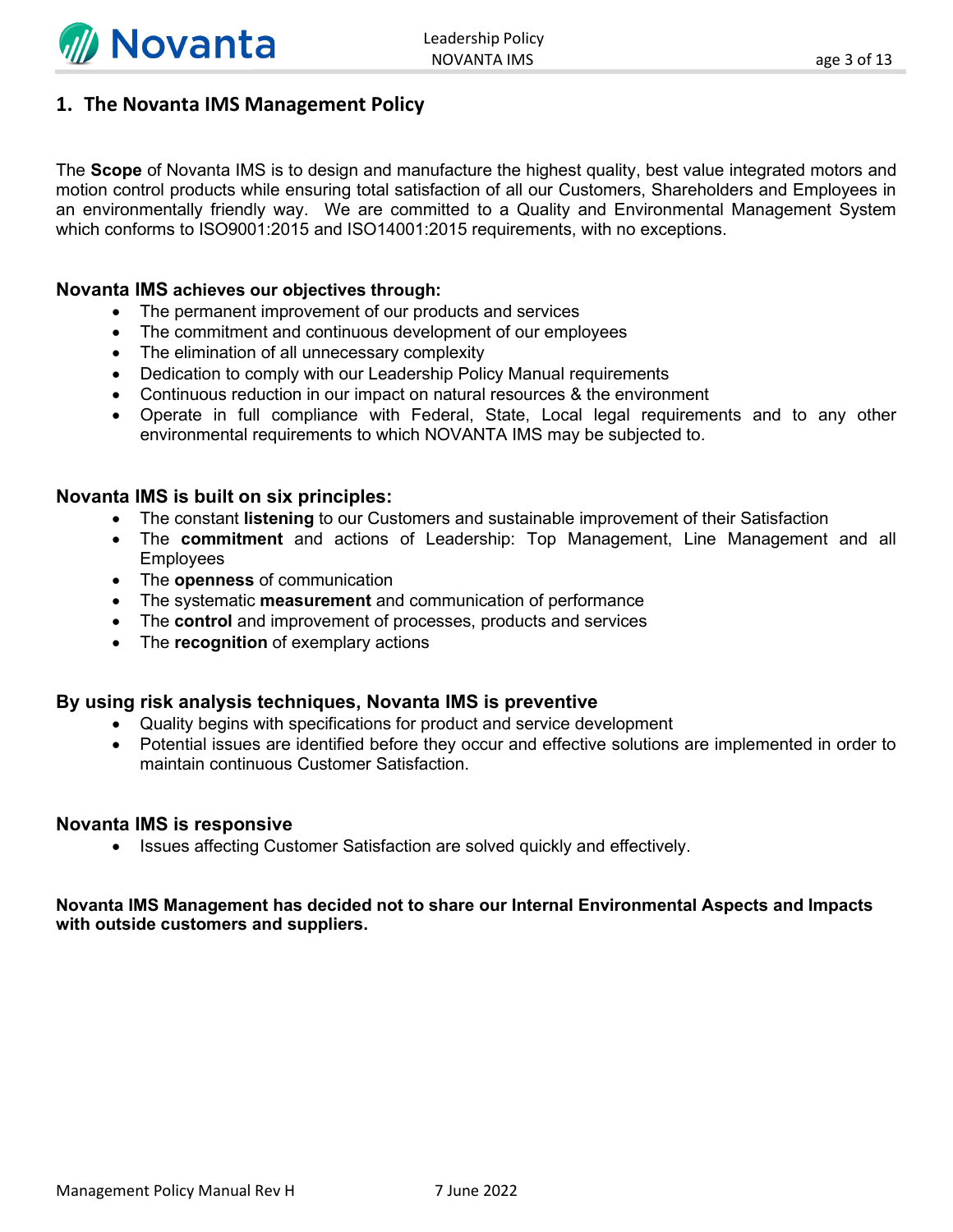

#### <span id="page-3-0"></span>**2. PROCESS INTERACTION**: Figure 1 Below

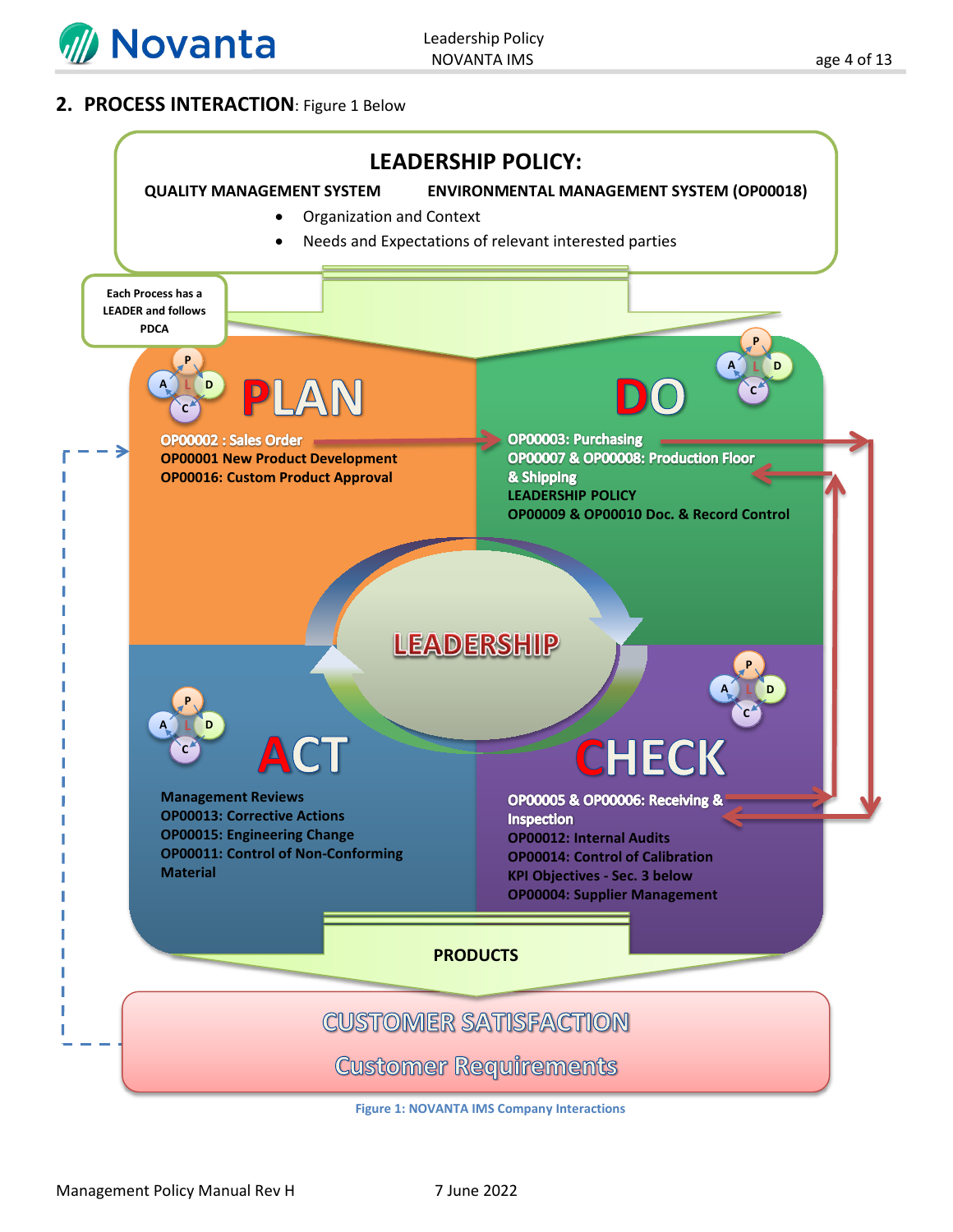

## <span id="page-4-0"></span>**3. COMPANY OBJECTIVES:**

**Table 1: ISO Sec 8.2 –** The following are a list of Key Process Indicators (KPI's) which are used by NOVANTA IMS, Management to determine how the above processes are performing and to make sure we are achieving customer satisfaction

| <b>Metric</b>                                          | <b>Description</b>                                                   | <b>Calculation</b>                                                         | <b>Frequency</b> | <b>Target</b>                     |
|--------------------------------------------------------|----------------------------------------------------------------------|----------------------------------------------------------------------------|------------------|-----------------------------------|
| <b>OTD</b>                                             | On Time Delivery                                                     | Shipment Lines Late/Shipment Lines Due<br>(5 days early, 0 late)           | 1/month          | 98%                               |
| <b>FFR</b>                                             | <b>Field Failure Rate</b>                                            | Last 3 month ave items returned/last 12<br>months items shipped            | 1/month          | 2000-PPM                          |
| <b>ESSR</b>                                            | <b>External Suppliers</b><br>On Time Delivery                        | Delivery lines late/Delivery Lines Due (5<br>days early, 0 late)           | 1/month          | 96%                               |
| <b>RTE-15</b>                                          | Return for<br>Evaluation                                             | Date Complete - Date Shipped back                                          | 1/month          | 85% less than 15<br>business days |
| <b>DPM</b>                                             | <b>Defects Per</b><br>Million, Supplied<br>material                  | Number of defects supplied/Number of<br>items delivered                    | 1/month          | 1000-PPM                          |
| <b>FPY</b>                                             | <b>First Pass Yield</b>                                              | (Tot 1 <sup>st</sup> test PASS)/(Tot 1 <sup>st</sup> tested)               | 1/month          | 90%                               |
| <b>Supplier</b><br><b>Performance</b><br><b>Record</b> | Supplier<br>Performance                                              | Average Points: Quality, On Time<br>Delivery, and Cost                     | 1/qtr            | 3.2-points                        |
| <b>Energy</b>                                          | <b>Electricity &amp;</b><br><b>Propane Usage</b><br>(kWh/degree day) | Combined Electricity and Propane used<br>converted to kWh/degree days      | 1/month          | 50.5 kWh/degree<br>day            |
| <b>Water</b>                                           | <b>Water Usage</b><br>(gallons)                                      | Read from water meter each month                                           | 1/month          | 7,250<br>gallons/month            |
| <b>Recycling</b>                                       | % of produced<br>waste recycled                                      | Waste Recycled/Waste produced                                              | 1/month          | 60%                               |
| VOC's<br><b>Consumed</b>                               | Amount of VOC's<br>consumed/emitted<br>(Kg)                          | VOC's from paint, solvents, & other<br>volatile chemicals. Excludes fuels. | 1/month          | $1.2$ Kg                          |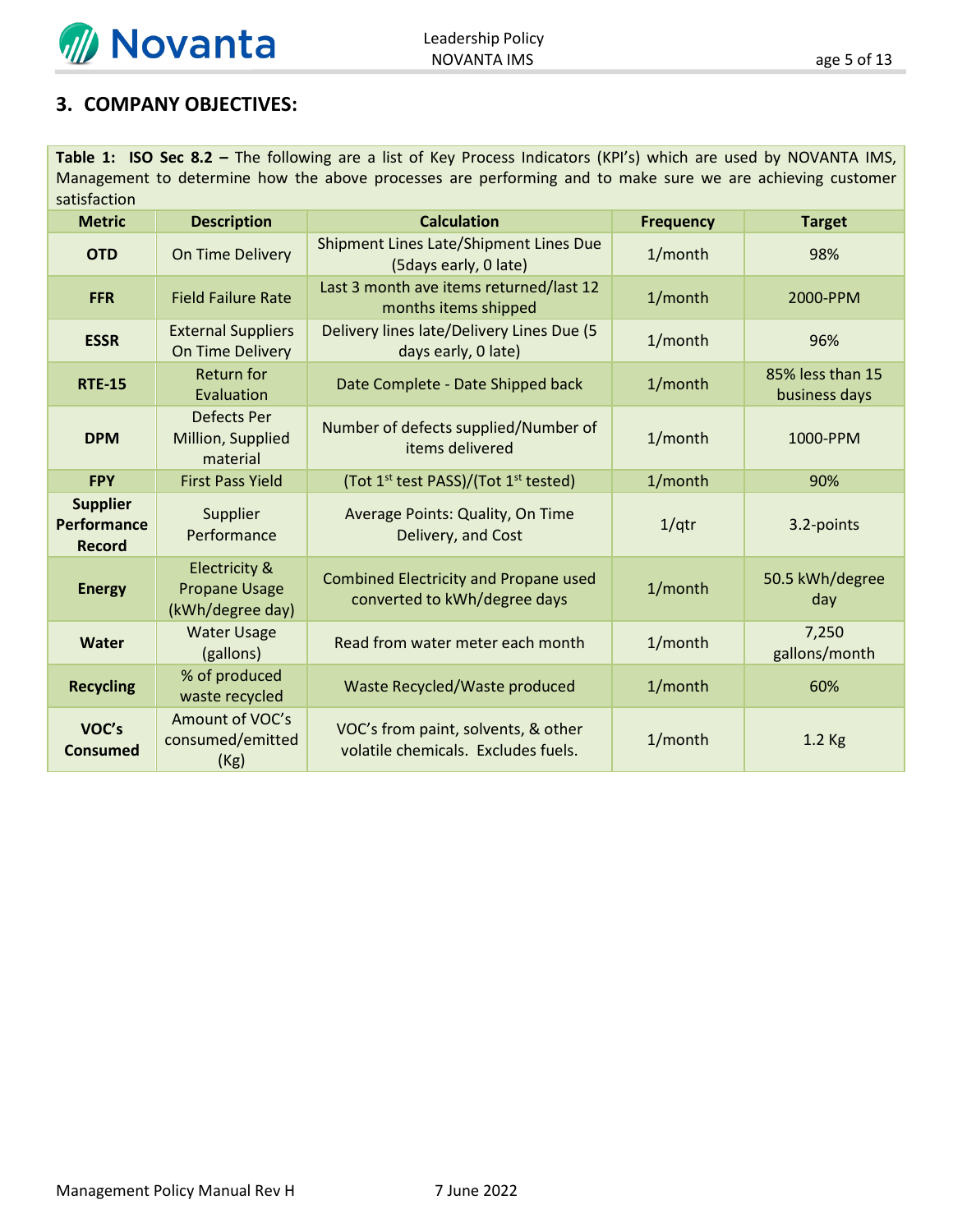

# <span id="page-5-0"></span>**4. CONTEXT OF THE ORGANIZATION:**

- <span id="page-5-1"></span>4.1. **UNDERSTANDING the ORGANIZATION and its CONTEXT**: NOVANTA IMS will continually determine, monitor, and evaluate external and internal issues which are relevant to our purpose and strategic direction.
	- NOVANTA IMS will comply with all Legal and Other Imposed Environmental Requirements: NOVANTA IMS utilizes an external organization to review its operations to determine legal and other requirements that it must comply with. Periodic reviews are performed to verify compliance
- <span id="page-5-2"></span>4.2. **UNDERSTANDING the NEEDs and EXPECTATIONS of INTERESTED PARTIES:** NOVANTA IMS will determine interested parties relevant to our Leadership Policy and their requirements
- <span id="page-5-3"></span>4.3. **SCOPE:** NOVANTA IMS will Maintain Review and update as need our Scope to make sure it properly defines our boundaries and will consider all external and internal issues, requirements of all interested parties and the products of the organization. The Scope of our organization will be maintained and available for all Interested Parties. See Section 1 above.
- <span id="page-5-4"></span>4.4. **Management System and Processes:**
	- All Processes are identified, and their sequence and interactions are defined, See Figure 1 above
	- These Processes have the necessary criteria and methods identified to ensure both their operation and control, See Table 1 above
	- Management ensures the necessary resources and information are available to support the operation and monitoring of these processes
	- These processes are monitored, measured and analyzed so that actions can be implemented to achieve the planned results and continually improve the processes
	- NOVANTA IMS will address any risks and opportunities associated with relevant processes
- <span id="page-5-5"></span>4.5. **Minimize the impact on Natural Resources and the Environment:** NOVANTA IMS determines the environmental aspects and impacts caused by all business activities, identifies significant impacts, and has established controls to minimize environmental impacts per NOVANTA IMS Document OP00018.
- <span id="page-5-6"></span>4.6. **Emergency preparedness and response:** NOVANTA IMS establishes implements and maintains procedures to identify potential emergency situations and potential accidents that can have an impact on the environment and determines how it will respond to them. This is documented in NOVANTA IMS Document Number OP00020.
	- Response to actual emergency situations and accidents to prevent or mitigate associated adverse environmental impacts.
	- Periodical reviews and revisions are made to emergency preparedness and response procedures, in particular, after the occurrence of accidents or emergency situations.
	- Periodical tests, such as fire drills, are performed to verify emergency procedures.

#### <span id="page-5-7"></span>**5. MANAGEMENT RESPONSIBILITY:**

- <span id="page-5-8"></span>5.1. **Leadership and Commitment:** Top management will demonstrate leadership, will be committed to, and take accountability for the development and the implementation of a Management System which ensures Quality without negatively impacting the Environment. Management is committed to the Systems continuous improvement by:
	- Communicating to the organization the importance of meeting customer, statutory, regulatory, and environmental requirements.
	- Ensuring the establishment of both Quality and Environmental Policies (Leadership Policy) and **Objectives**
	- Management Reviews are conducted at least once a year to review our Management System and its effectiveness
	- Ensuring the availability of resources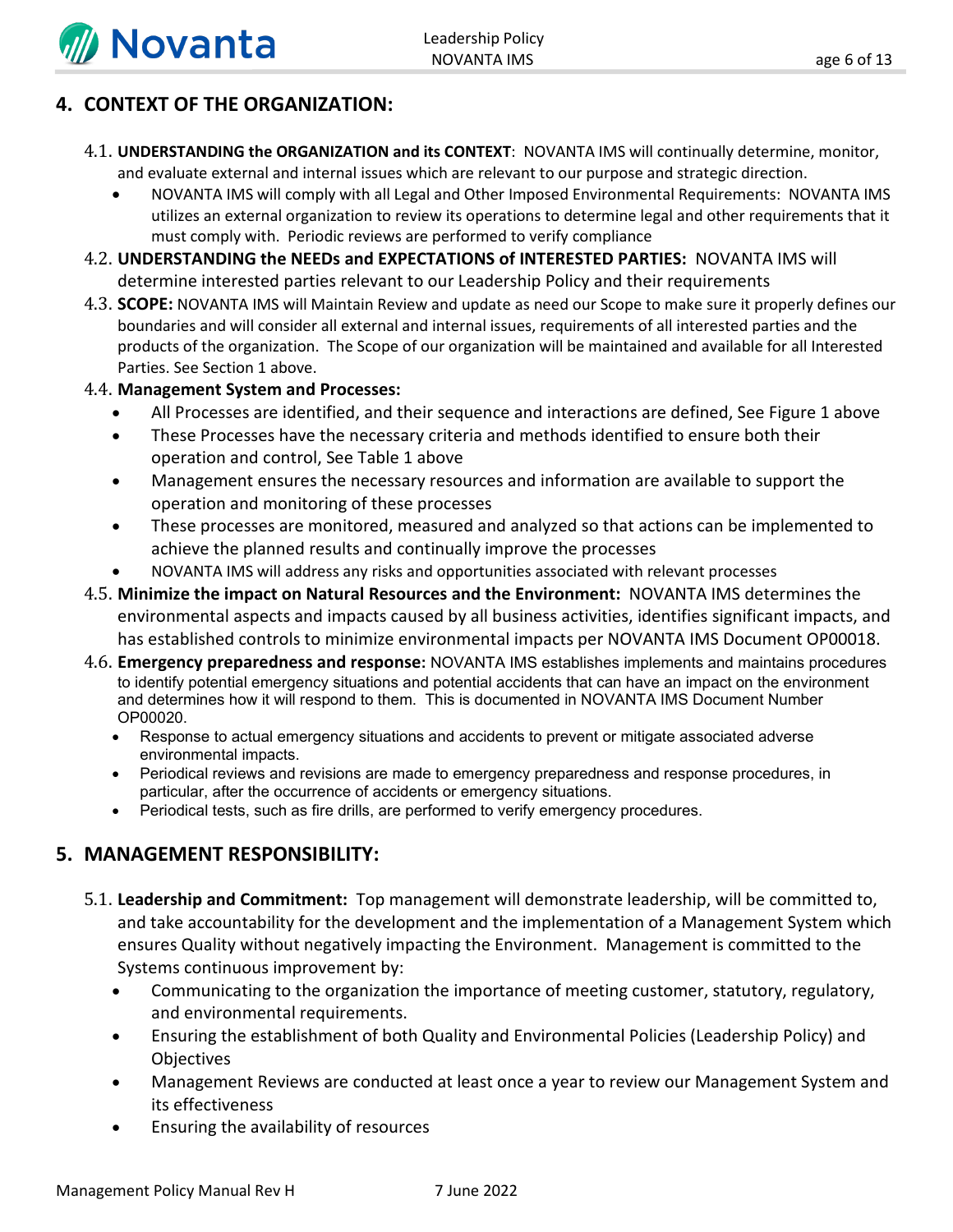

- **Customer Focus:** Through OP00001, New Product Development Procedure, and OP00016, Custom Product Approval Procedure, top management will demonstrate leadership and commitment to customer focus by:
	- o Customer and applicable statutory and regulatory requirements are determined, understood and consistently met
	- o Risks and Opportunities which affect conformity of products are determined and addressed
	- o Maintaining focus on customer satisfaction
- <span id="page-6-0"></span>5.2. **Management Policy:** A management policy is established and maintained, Section 1 above, to ensure the proper communication of the organizations Quality and Environmental policies. Management ensures the policy is:
	- Appropriate to the purpose of the organization
	- Includes commitment to comply with requirements and continually improve the effectiveness of the Management System
	- Provides the framework for establishing and reviewing objectives
	- Reviewed for continual suitability
	- The policy will be effectively communicated by:
		- o Being available and maintained as documented information
		- o Communicated understood and applied within NOVANTA IMS
		- o Be available to relevant interested parties, as appropriate
- <span id="page-6-1"></span>5.3. **Responsibility, authority and communication:** Top management ensures that responsibilities and authorities are defined and communicated within the organization.
	- All Processes described in Figure 1 above have organizational responsibilities identified.
	- A member of management is appointed by Top Management to, irrespective of other responsibilities, have the responsibility and authority for:
		- $\circ$  Ensuring all processes for the Management System are established, implemented and maintained
		- $\circ$  Reporting to top management on the performance of the Management System and need for improvement
		- $\circ$  Ensuring the promotion and awareness of customer requirements throughout the organization
- <span id="page-6-2"></span>**6. PLANNING:** When planning for the Management System, NOVANTA IMS will determine risks and opportunities that need to be addressed for:
	- Both Quality and Environmental **Objectives**, including those needed to meet requirements for product, are established at relevant functions and levels within the organization
	- The **planning** of the management system is carried out to meet the general requirements described in sec 4.1 and 4.2 above
	- The integrity of the management system is maintained when changes to the management system are planned and implemented
	- NOVANTA IMS will plan resources accordingly to make sure we have appropriate resources required to achieve our objectives and for allocation or reallocation or responsibilities in the case of any changes to the Management System.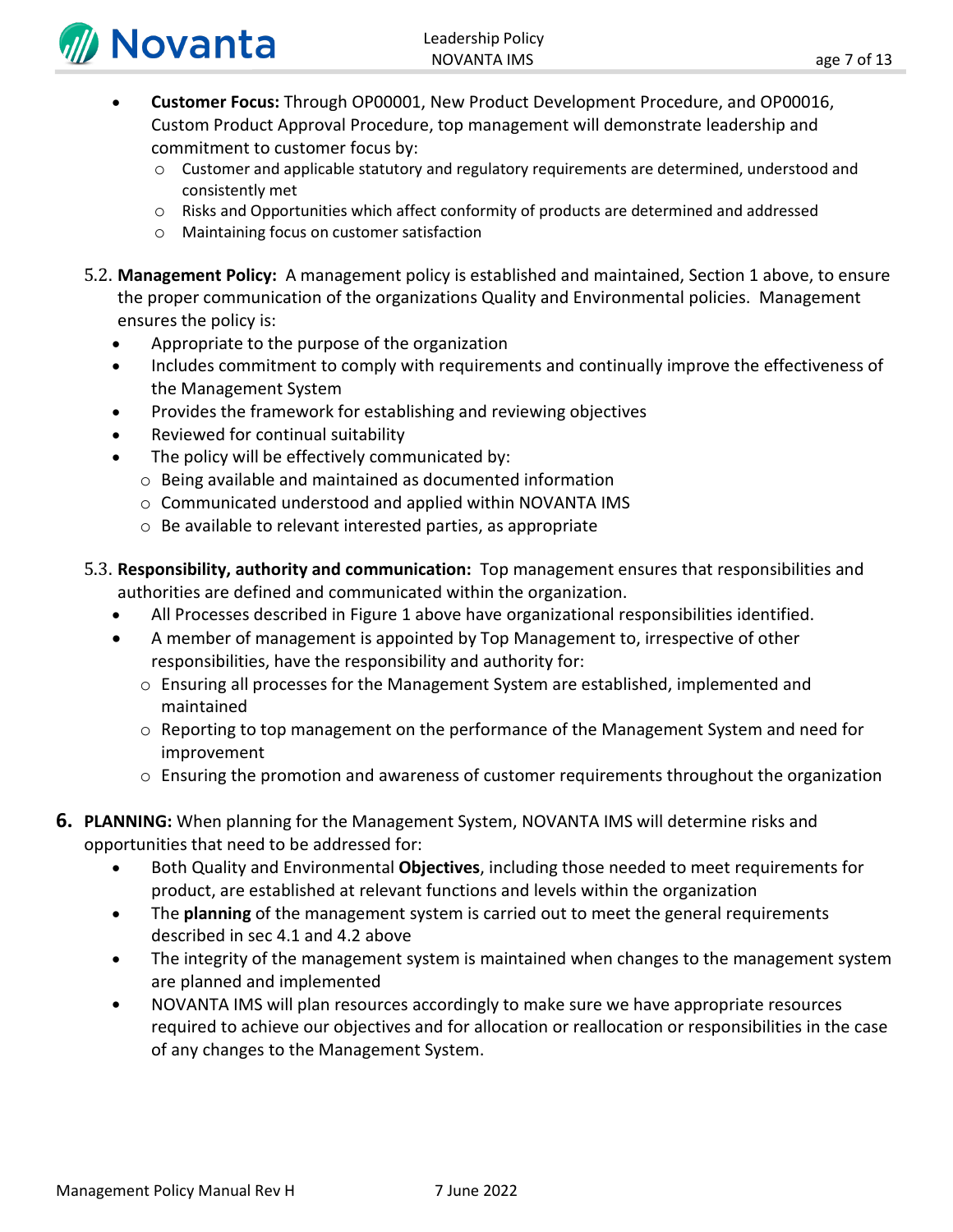

# <span id="page-7-0"></span>**7. SUPPORT**

- <span id="page-7-1"></span>7.1. **Provisions of Resources:** NOVANTA IMS determines and provides the resources needed to implement and maintain the Leadership Policy, to continually improve its effectiveness, and to enhance customer satisfaction by meeting customer requirements.
	- NOVANTA IMS provides and maintains the **infrastructure** needed to achieve conformity to product requirements and the over-all company objectives. This includes:
		- o Building/s, workplace and associated utilities
		- o Both hardware and software process equipment
		- o Supporting services, such as application support, communication, and transport
	- NOVANTA IMS will provide an **environment** conducive for the operation of our processes to achieve conformity of all products. NOVANTA IMS will consider such things as Social (nondiscriminatory), psychological (stress-reducing), physical (temperature, humidity, light)
	- **Control of Monitoring and Measure Devices:** Devices used to ensure the conformity of the product are identified and monitoring is determined. A Calibration Procedure has been documented, OP00014, and implemented where necessary to ensure valid measurement results.
		- o When necessary Measuring devices are calibrated at specified intervals, or prior to use, against measurement standards traceable to international or national measurement standards.
		- o Measuring devices are adjusted or re-adjusted as necessary
		- o Measuring devices are identified so that the calibration status and records of calibration can be traced to a specific device
		- $\circ$  Adjustable devices are safeguarded from adjustments which might invalidate the calibration of the device
		- $\circ$  Measuring devices are handled, maintained, and stored in a manner which protects them from damage and deterioration.
		- $\circ$  Appropriate action is taken to determine the disposition of any products which may have been built with a device which is found to excide the calibration limits.
	- **Organizational Knowledge:** NOVANTA IMS will determine the knowledge necessary for the operation of our processes to achieve product conformity. This knowledge will be maintained and made available as documented information such as:
		- o Internal Sources: Procedures, Work Instructions, corrections of failures in our CAPA database (OP00013), Product Specifications, Meeting Minutes.
		- o External Sources: Standards and Specification, Customer Knowledge captured in meeting minutes, Novanta IMS E-Learning courses
- <span id="page-7-2"></span>7.2. **Competence:** The competency of all NOVANTA IMS personnel is determined based on appropriate education, training, and experience.
	- Job descriptions are used to determine necessary competence for personnel performing work which affects product quality
	- Training is provided to ensure competency and evaluation of the effectiveness of the training is done
	- All employees are aware of the relevance and importance of their activities and how they contribute to the over-all company objectives
	- Records of training, education, skill set, and experience are maintained
- <span id="page-7-3"></span>7.3. **Awareness:** NOVANTA IMS will make sure that all persons doing work under our control are aware of: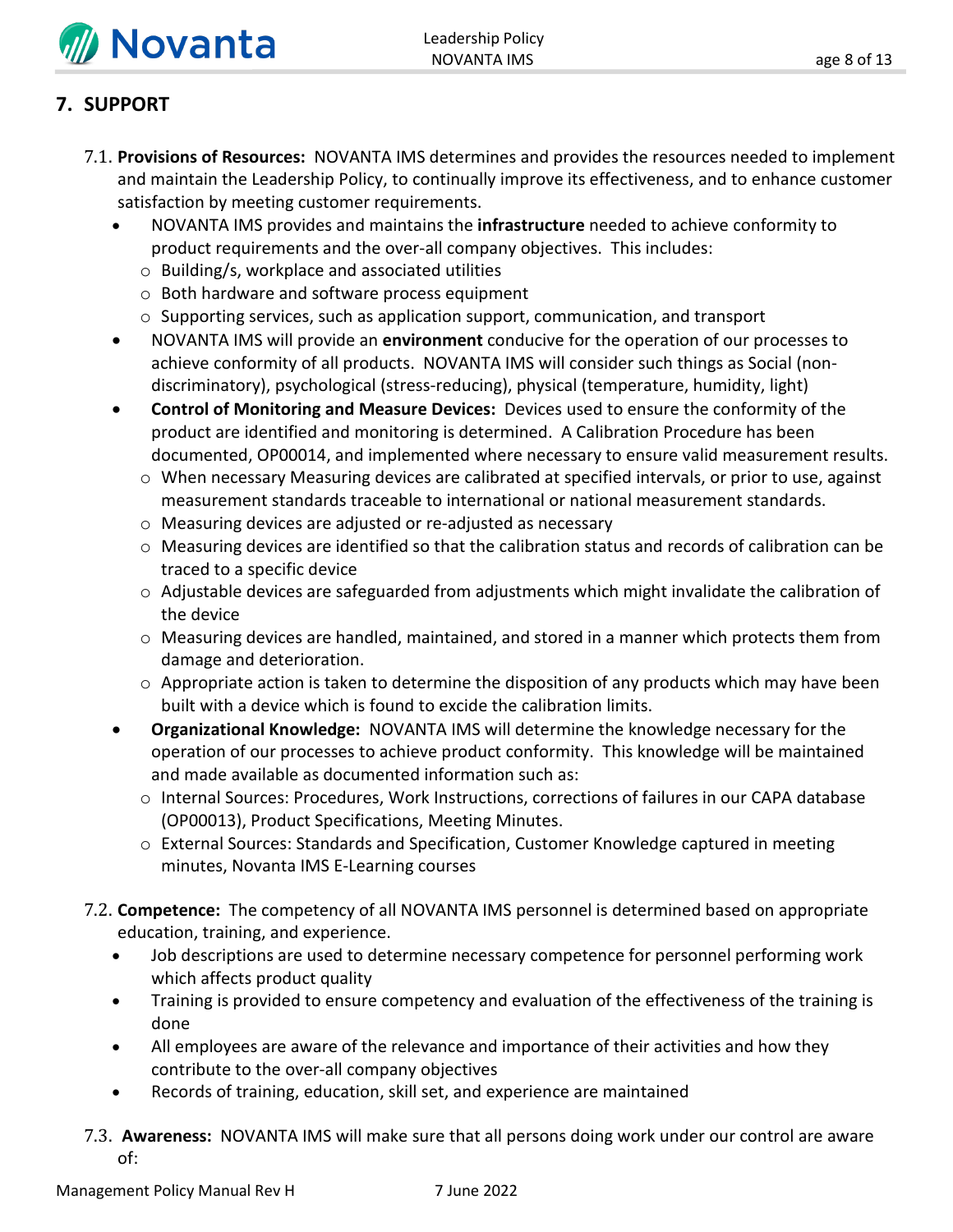

- Our Leadership Policy and all relevant Quality and Environmental Objectives and how they contribute to their effectiveness.
- The implications of not conforming with the Leadership Policy
- <span id="page-8-0"></span>7.4. **Communication:** NOVANTA IMS will share appropriate documents with internal and external parties. Our Leadership Policy will be available via our website, and certain procedures and parts of nonproprietary instructions may be shared with external parties. Managers associated with either the internal or external party which requests information are responsible communicating the availability of the request.
- <span id="page-8-1"></span>7.5. **Documented Information:** NOVANTA IMS will determine maintain and improvement our documented information required for ISO 9001:2015 & ISO 14001:2015. Documented information consists of the following:
	- o Management Policy, Section 1 above
	- o Objectives, Table 1 above
	- o This Leadership Policy Manual
	- $\circ$  Documents needed to ensure effective planning, operation, and control of processes
	- o Records as required by ISO 9001:2015 and ISO 14001:2015 to ensure effectiveness of our relevant processes
	- **Control of Documented Information:** See NOVANTA IMS Document Number OP00009 (Control of Documents) and OP00010 (Control of Records). Documented information is controlled with the following methods:
		- o Approval for adequacy prior to use
		- o Review and updated as necessary with appropriate re-approval
		- o Changes and Revision status are identified
		- o Only latest relevant versions are available at the point of use
		- o Documents remain legible and identifiable
		- o Identification and controlled distribution of external documents
		- o Prevention of unintended use of obsolete documents and suitable identification is applied to them for retention purposes
		- $\circ$  The identification, storage, protection, retrieval, retention time, and disposition of records are defined in NOVANTA IMS Document Number OP00010. All records remain legible, are easily identifiable, and retrievable.

# <span id="page-8-2"></span>**8. Operation**

- <span id="page-8-3"></span>8.1. **Planning of Product Realization:** Details for new product realization are described in NOVANTA IMS Document Number OP00001. NOVANTA IMS plans and develops the processes needed to achieve both our Quality and Environmental Objectives. During the planning of a new product the following things are determined:
	- Quality and Environmental Objectives for the product
	- The need to establish Processes, documents, and resources specific to the product
	- Required verification, validation, monitoring, inspection and test activities specific to the product and the criteria for product acceptance
	- Records needed to show the realization processes and product meet requirements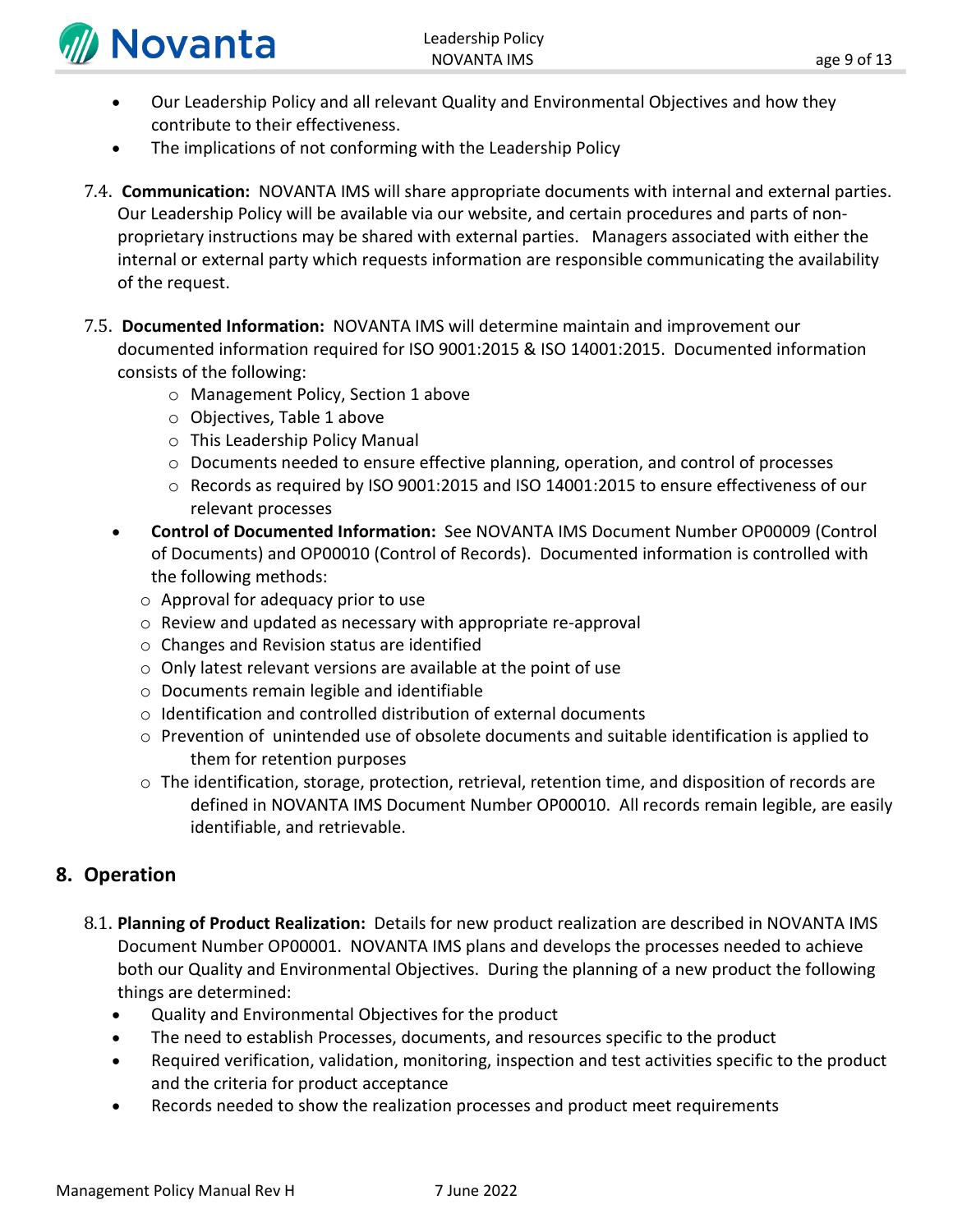

- <span id="page-9-0"></span>8.2. **Customer-related Processes:** All new standard and custom products follow the process described in OP00001. NOVANTA IMS Document Number OP00002 describes in detail how all customer related requirements are determined, reviewed, and communicated. Along with OP00002, Custom Product Requirements are determined using the NOVANTA IMS Document Number OP00016. The following things are determined within the above-mentioned procedures:
	- Specific customer requirements, including delivery and post-delivery activities
	- Requirements not stated by customer, but which are necessary for specified or intended use, where known
	- Statutory and Regulatory requirements related to the product
	- All requirements are reviewed prior to commitment to supply the product to a customer. A customer order acknowledgement is sent after the review. The following things are reviewed:
		- o Product requirements are defined
		- o Order requirements differing from those previously expressed are resolved
		- o Ability to meet the defined requirements
	- Records of the review and any changes to the requirements are maintained in accordance to NOVANTA IMS Document Number OP00010
	- Our order entry process allows for effective communication with the customer in relation to product information, enquiries, order handling (including) amendments, and customer feedback (including complaints)
- <span id="page-9-1"></span>8.3. **Design and Development:** OP00001 describes the design and development process and the interfaces between the different organizational groups. Development stages are defined along with the review, verification, and validation of each development stage. Our process assigns responsibility and authority for the design and development activities and allows for the output of the process to be updated, as appropriate, during the progression through the different development stages.
	- **Design Inputs** related to product requirements are determined and records are maintained per OP00010. Inputs include the following:
		- o Functional and Performance requirements
		- o Applicable statutory and regulation requirements
		- o Information derived from previous or similar designs and any other requirements essential to the design and development
	- **Design Outputs** are provided in a format which enables verification to the design inputs and all outputs are approved prior to release. Design Outputs:
		- o Meet the input requirements of the design and development
		- o Provide appropriate information for purchasing, and production
		- o Contain or reference the product acceptance criteria
		- o Specify the characteristics necessary for its safe and proper use
	- Design and Development stages are **reviewed** per OP00001 and the records maintained about the review/s are also described within this procedure
	- **Design and development Changes** are controlled by NOVANTA IMS Document number OP00015. This process ensures that the changes are identified, and the proper records are maintained. It ensures the changes have been reviewed, verified and validated, as appropriate, and approved prior to implementation. The disposition and effect of the changes for all parts in process including already delivered product is determined within this Engineering Change Process, OP00015.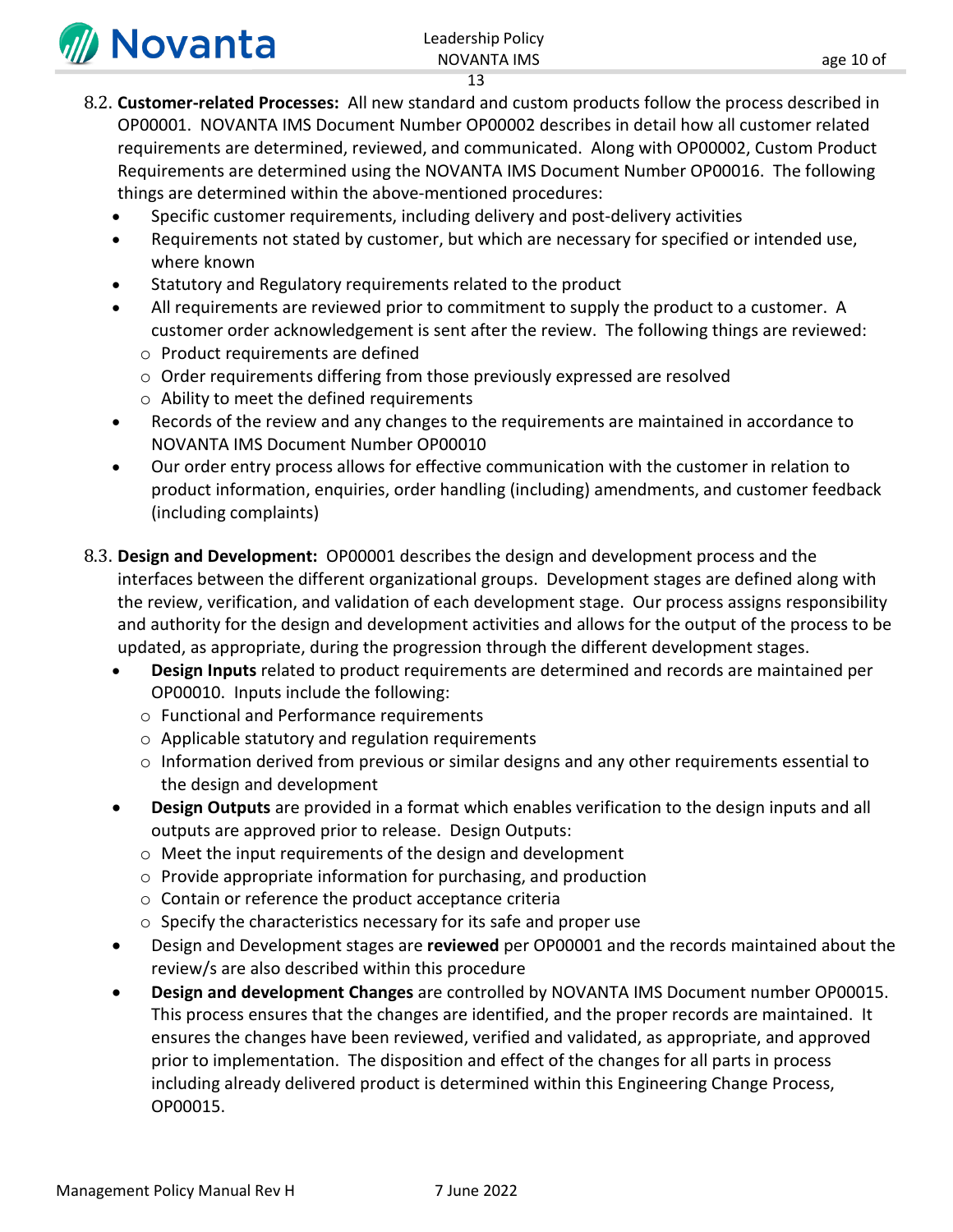

# Leadership Policy

- 13
- <span id="page-10-0"></span>8.4. **Control of Externally Provided Products and Services (Purchasing):** The details of the purchasing process are maintained within OP00003. All purchased product is verified to ensure conformity to purchased requirements. The extent of control applied to a supplier and/or purchased material is dependent upon the effect of the purchased material on the final product. Items and their suppliers which are for non-product related activities do not require the controls necessary for customer related product material. Production suppliers are evaluated prior to use and are re-evaluated on a quarterly interval to make sure their ability to supply product is in accordance with our company objectives.
	- **Purchasing Information** describes requirements for approval of product, procedures, and equipment. This information may include qualification of personnel and/or quality management system requirements
	- Document number OP00006 describes the methods in which purchased product is inspected for ensuring it meets specified requirements.
	- Any testing or verification intended to be performed at a supplier's site is stated as product requirements and the purchasing information includes the arrangements and methods for product release
- <span id="page-10-1"></span>8.5. **Production and Service:** NOVANTA IMS products do not require any external service and we do not support any external service. Application support is provided for all customers who require help applying our products. Product repairs and/or evaluation are supported as an internal process.
	- **Controlled production** conditions are detailed in Document Number OP00007. All Production processes include the following:
		- o The availability of information which describes the characteristics of the product
		- $\circ$  The availability of work instructions as necessary
		- o The availability and implementation of monitoring and measuring devices
		- o Implementation of release, delivery and post-delivery activities
	- Production processes are **validated** as described in the new product development procedure, OP00001.
	- All production material and products are **identified** with a Part Number. Revision and date codes are also identified as deemed necessary. The identification can be in the form of labels, travelers, and/or work orders.
	- All material **traceability** requirements are identified during the design and development stages of a product. As necessary, the use of date codes and unique serial numbers are used for production material. These requirements are specified as such in the material specifications.
	- Serialization of production products is determined and specified during the design and development stages. Serialization and unique identifiers are used to link product test records and any other process records to the product.
	- **Customer Property** is identified, verified, and protected as if it were NOVANTA IMS purchased material. Any non-conforming material is documented and recorded using the same techniques as standard products described in OP00006 (Incoming Inspection) and/or OP00011 (Control of Non-Conforming Material) and the customer is notified as well.
	- The conformity of the product is **Conserved** during the internal processing and delivery to the intended destination. A Shipping Procedure has been identified and documented, OP00008, to control this process. These controls consist of identification, handling, packaging, storage and protection. Preservation controls are also applied to the components or constituent parts of the product.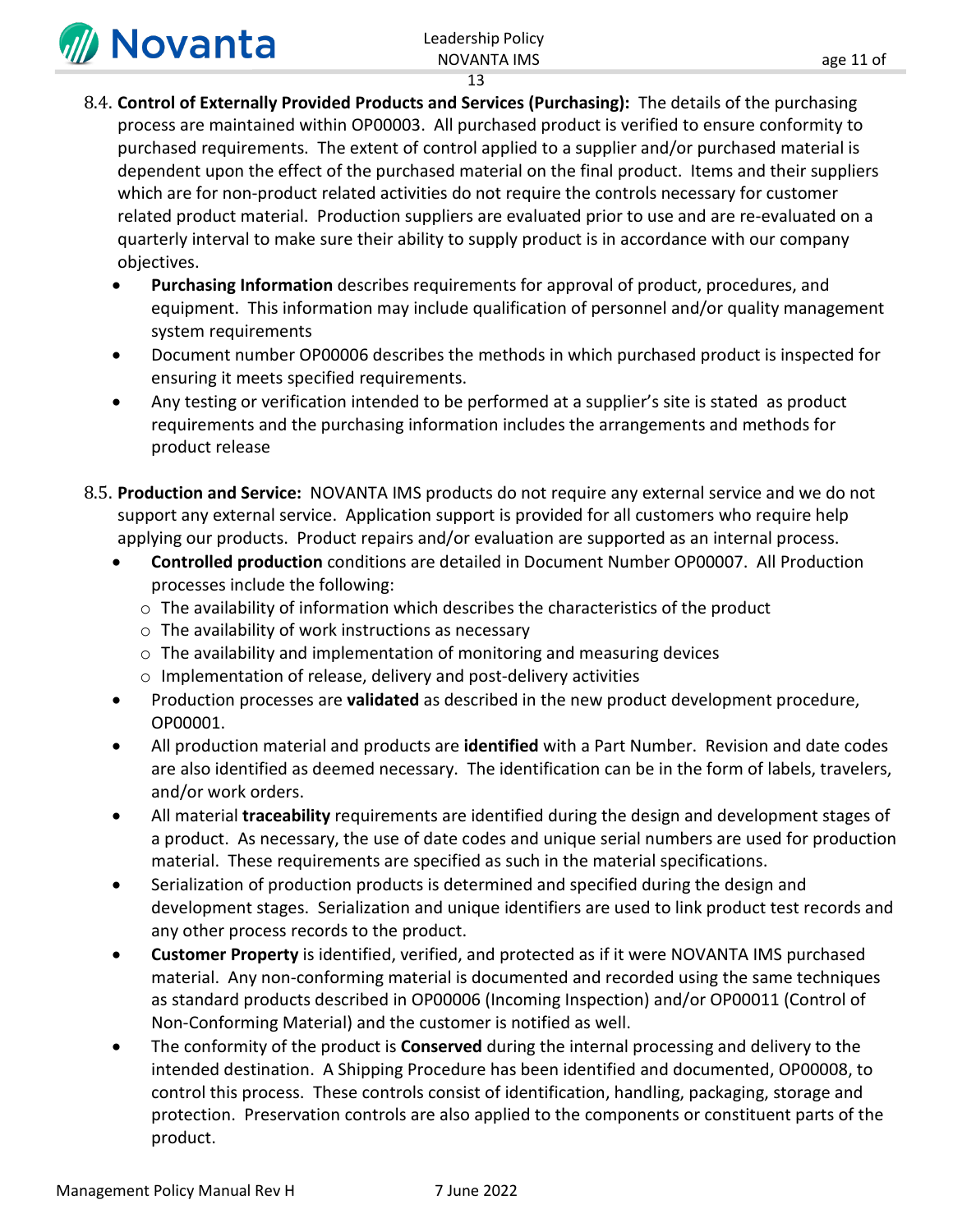

<span id="page-11-0"></span>8.6. **Release of Products:** All products are inspected prior to release and as necessary they are tested to ensure and revalidate the Product Processes achieve planned results

13

- As needed, arrangements are made for production processes to;
	- o define criteria for review and approval
- o Approve equipment and personnel qualifications
- o Use specific methods and procedures
- o Identify and use records in accordance to OP00010
- <span id="page-11-1"></span>8.7. **Control of Nonconforming Material:** The details of this process are described in OP00011. This procedure ensures that nonconforming material is identified and controlled to prevent its unintended use or delivery. Records of the nonconformity and subsequent actions taken are maintained.
	- Nonconforming material is dealt with by doing one or more of the following:
	- o Taking action to eliminate the nonconformity (Rework), and re-verifying its conformity to the requirements
	- $\circ$  Authorization of its use, as is, or release by the relevant authority (Any of the following: Quality Manager, Manufacturing Engineer, Engineering), where applicable, by the customer
	- o Take action to preclude its original intended use or application (Scrap)
	- Actions, as appropriate, are taken for any nonconforming material which is detected after delivery. The action/s is appropriate to the effects or potential effects of the non-conformity

# <span id="page-11-2"></span>**9. Performance Evaluation; MEASUREMENT, ANALYSIS AND IMPROVEMENT**

- <span id="page-11-3"></span>9.1. **Monitoring and Measurement:** NOVANTA IMS plans and implements monitoring, measurement, analysis, and improvement processes needed to ensure:
	- Product conformity
	- Conformity to the Management System
	- Continual improvement of the effectiveness of the Management System
	- Company objectives have been set up in such a way to be able to measure and monitor **customer satisfaction** and for effective measurement and monitoring of company **processes**
	- **Customer Surveys** will also be used, per **CSI00009,** to help determine customer satisfaction and needs.
	- **Analysis of Data**: Data is collected, analyzed, and used to maintain the effectiveness of the Management System and to continually improve its effectiveness. The data is related to:
		- o Customer Satisfaction
		- o Conformity to product requirements
		- $\circ$  Characteristics and trends of processes and products including opportunities for preventative action
		- o Supplier performance
- <span id="page-11-4"></span>9.2. **Internal Audits** are conducted at planned intervals per OP00012. These audits are used to determine whether the Leadership Policy System conforms to the International Standards of ISO 14001:2004, ISO 9001:2008, and to verify the Management System is effectively implemented and maintained
	- **Internal Audits** are conducted by trained auditors and the auditors do not audit their own work
	- The manager responsible for the area being audited ensures actions are taken to eliminate any detected nonconformities and ensure the proper follow-up to verify the actions have taken place
	- When planned results of either a process or a product is not achieved a corrective action is taken, as appropriate, to ensure conformity to the product and process plans